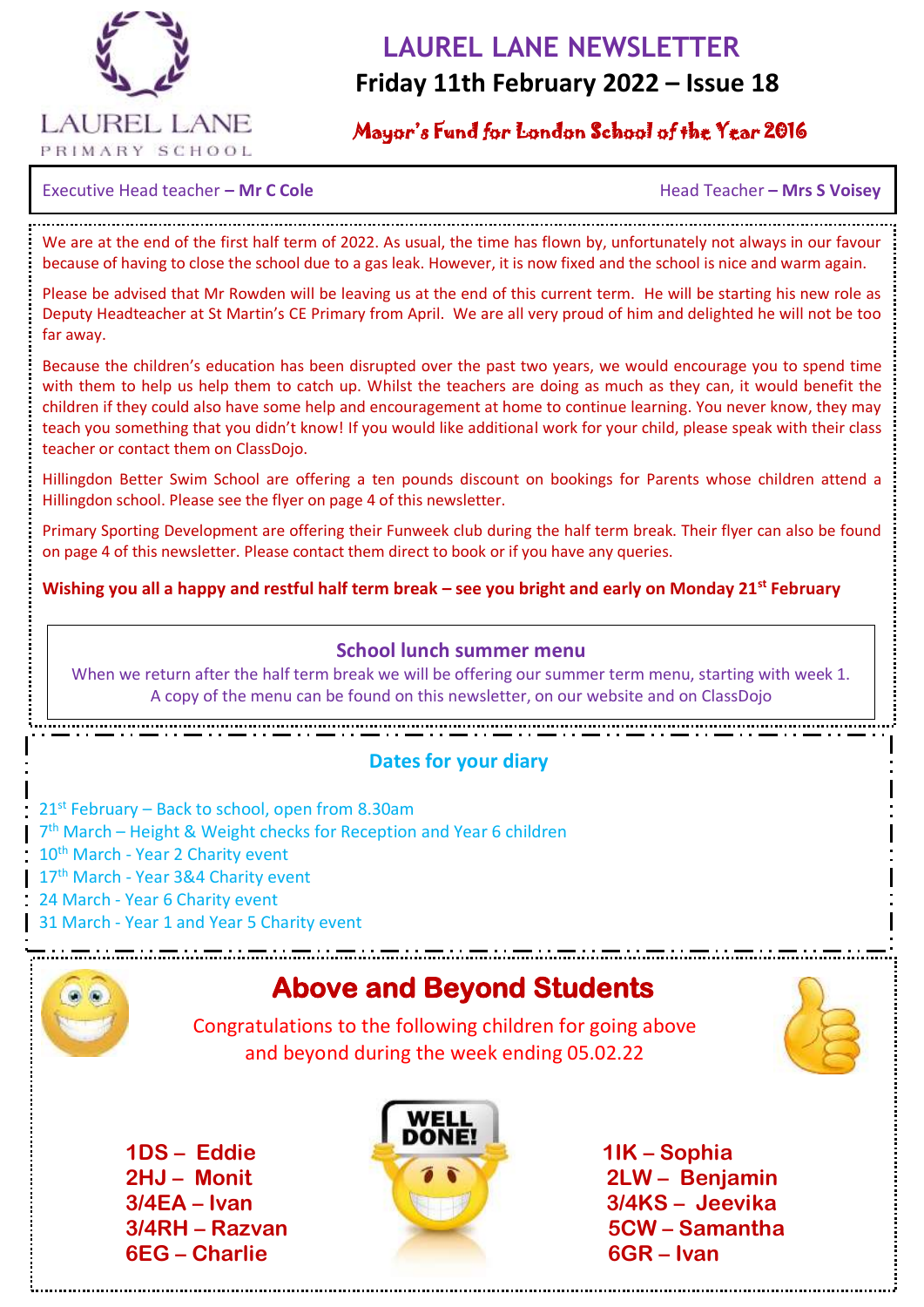### **Times Table Rock Stars - Weekly stats: 31st January – 6 th February 2022 (Monday 9am – Sunday 9pm)**

| <b>Class</b> | <b>Active Players</b> | <b>Most Improved</b> | <b>Class</b> | <b>Active Players</b> | <b>Most Improved</b> |
|--------------|-----------------------|----------------------|--------------|-----------------------|----------------------|
| 1DS          | $11\%$ (+0%)          | <b>Balgees</b>       | <b>34KS</b>  | 58% (-5%)             | Sofianne             |
| $1$ IK       | $16\%$ (+4%)          | Sana                 | 34RH         | 30% (-33%)            | <b>Alisa</b>         |
| 2HJ          | 41% (-23%)            | <b>Tyrese</b>        | 5CW          | $50\% (+/-\%)$        | Sebastian            |
| 2LW          | $24\%$ (-9%)          | Prabgun              | 6EG          | 50% (-12%)            | Joshua               |
| <b>34EA</b>  | 88% (+12%)            | <b>Ellis</b>         | 6GR          | 16% (+64%)            | <b>Vismad</b>        |

**Year 4 will be completing the Multiplication Tables Check in the Summer Term, so it is important that they take the opportunity to practice their speed of recall of the tables.**

| <b>HOUSE POINTS</b> |  |
|---------------------|--|
|                     |  |

| <b>Week Commencing 31.01.22</b> | <b>Week Commencing 07.2.2022</b> |
|---------------------------------|----------------------------------|
| <b>Green: 877</b>               | <b>Blue: 583</b>                 |
| <b>Blue: 890</b>                | Yellow: 666                      |
| Yellow: 856                     | <b>Green: 674</b>                |
| <b>Red: 829</b>                 | <b>Red: 574</b>                  |

. . . . . . . . .

|                                                         | <b>Attendance, Sickness and Lates</b>                                                     |                                                       |
|---------------------------------------------------------|-------------------------------------------------------------------------------------------|-------------------------------------------------------|
| Attendance<br><b>Week Ending 06.02.22</b><br><b>91%</b> | <b>Class of the Week:</b><br><b>2HJ with 96.9%</b>                                        | <b>Whole School</b><br>attendance this year:<br>91.6% |
|                                                         | <b>Late Arrivals</b>                                                                      |                                                       |
|                                                         | 47 children were late for school last week.                                               |                                                       |
|                                                         | Being late for school disrupts the children already in class and does not give your child |                                                       |

a good start to their school day

# **Please try to be in school by 8.45am**

Unfortunately, attendance is still lower than we would hope for. Whilst we appreciate that there is extra worry at the moment with Covid-19, it is important that we try to maintain a regular routine for children and that includes them going to school. On the next page you will see a table of a variety of conditions and if a child needs to be kept out of school or not.

If your child needs to take antibiotics 4 or more times a day, we are quite happy to administer them  $-$  just complete the form and hand the medicine to a member of staff at the school office. We are also happy to administer pain relief to your child – again complete a form at the school office and we will do the rest!

We would also be very happy to see a reduction in the number of children late for school each week as frequently being late for school disrupts the rest of the class and the start to your child's day. Please encourage your children to get ready for school in good time – you could even set them a challenge to be ready by a certain time.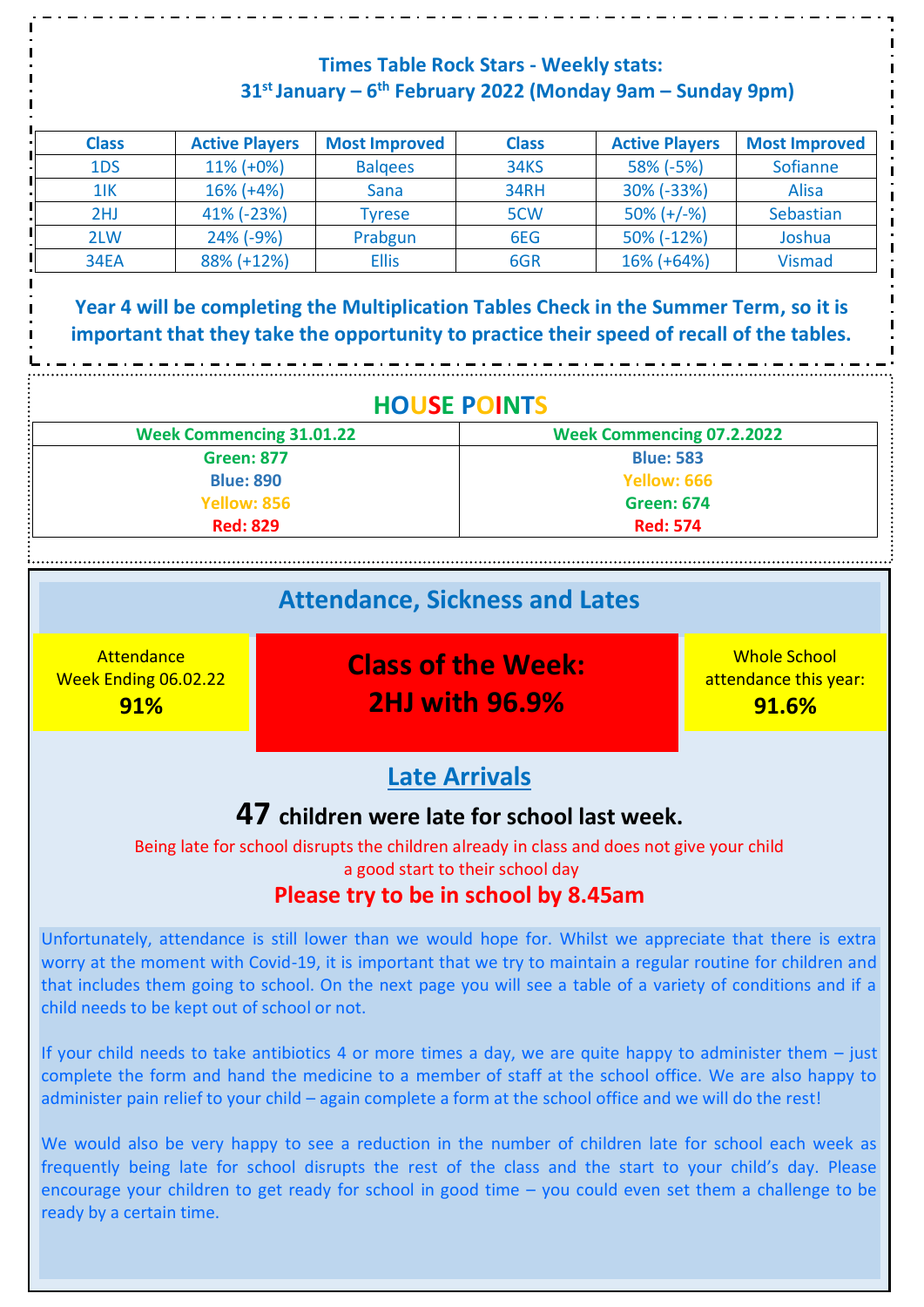# **Charity Events**

We are delighted to announce that the Laurel Lane Charity events run by our pupils are back this March.

Every class have picked the charity they want to support and are very busy preparing goods for their fundraisers.

Please support their initiative and effort by coming to the events and purchasing the items they will have to offer. It is such a great cause to teach our children to be kind and supportive of those in need!

Please note the following dates into your diaries. The events will take place on Thursday outside the School Hall from 3 pm on:

March 10, 2022 - Year 2 March 17, 2022 - Year 3/4 March 24, 2022 - Year 6 March 31, 2022 - Year 1 and Year 5



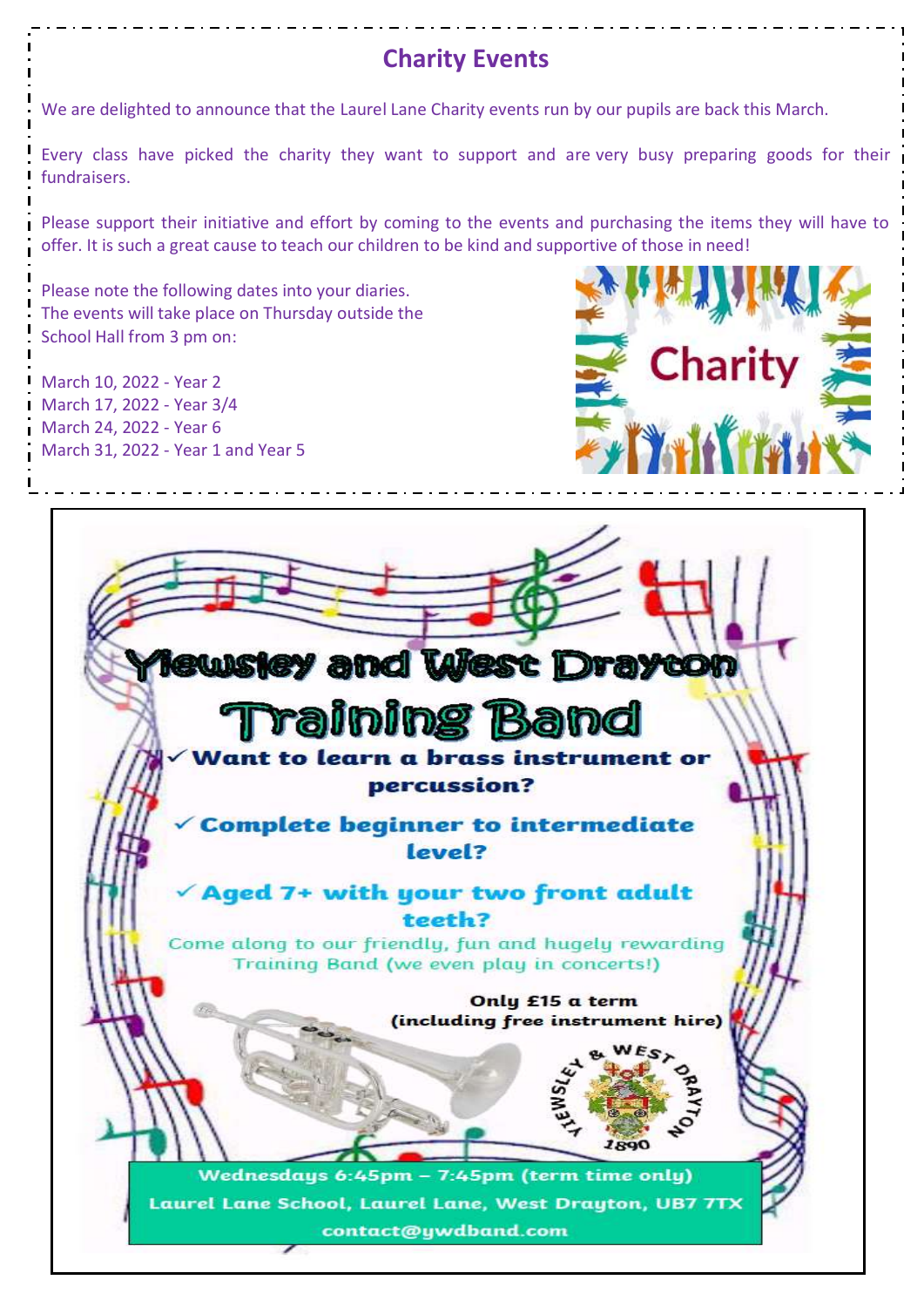#### **Sports News**

# **BETTER SWIM SCHOOL**

our child swims regularly with their school at a Hillingdon leisure centre, we would like to thank you for continuing to swim with us and offer you £10 off when<br>you sign up to our Better Swim School.

Swimming is a vital life skill and it is accessible for<br>everyone in their local pool. We are the largest<br>provider of swimming lessons in the UK with our Better Swimming ressurs in the OK<br>Better Swim School locally available at:<br>• Highgrove Pool & Fitness Centre

- 
- Highgrove Foot & Haness centre<br>- Hillingdon Sports & Leisure Complex<br>- Botwell Green Sports & Leisure Centre

Our Learn to Swim framework is designed by Our Learn to Swim framework is aesigned by<br>industry experts to ensure lessons are of the<br>highest quality, progressive and make our pupils journey fun and hassle free. All our<br>teachers are professional, passionate and<br>pupil-focused; and will ensure you're child is in safe hands

For full details about our programme, prices and how to join visit www.better.org.uk/swim-school

Enter code: HIIICo10 at the checkout for your £10 off.



www.hillingdon.gov.uk/lelsure

RETTER

#### **The Right Trousers**

We are desperately in need of spare trousers for our older pupils in case they need to change them during the day because their own trousers have gotten wet or muddy.

If you are able to donate any trousers, i especially age 9 upwards, we would be extremely grateful to receive them. Please hand them into the school office.



#### **E10 OFF FOR**<br>Hillingdon **SCHOOL PUPILS**

Last week Laurel Lane played a football match against St. Helens.

The following report was kindly written by Kris in Year 6:-

It was a tough match for us when we played against St. Helens. We lost 6-0.

Even though we lost we still played as a team and never gave up. This was not our best match but I believe that on the next one, we will win and put 110% effort in.

Well done to Kris and the team.